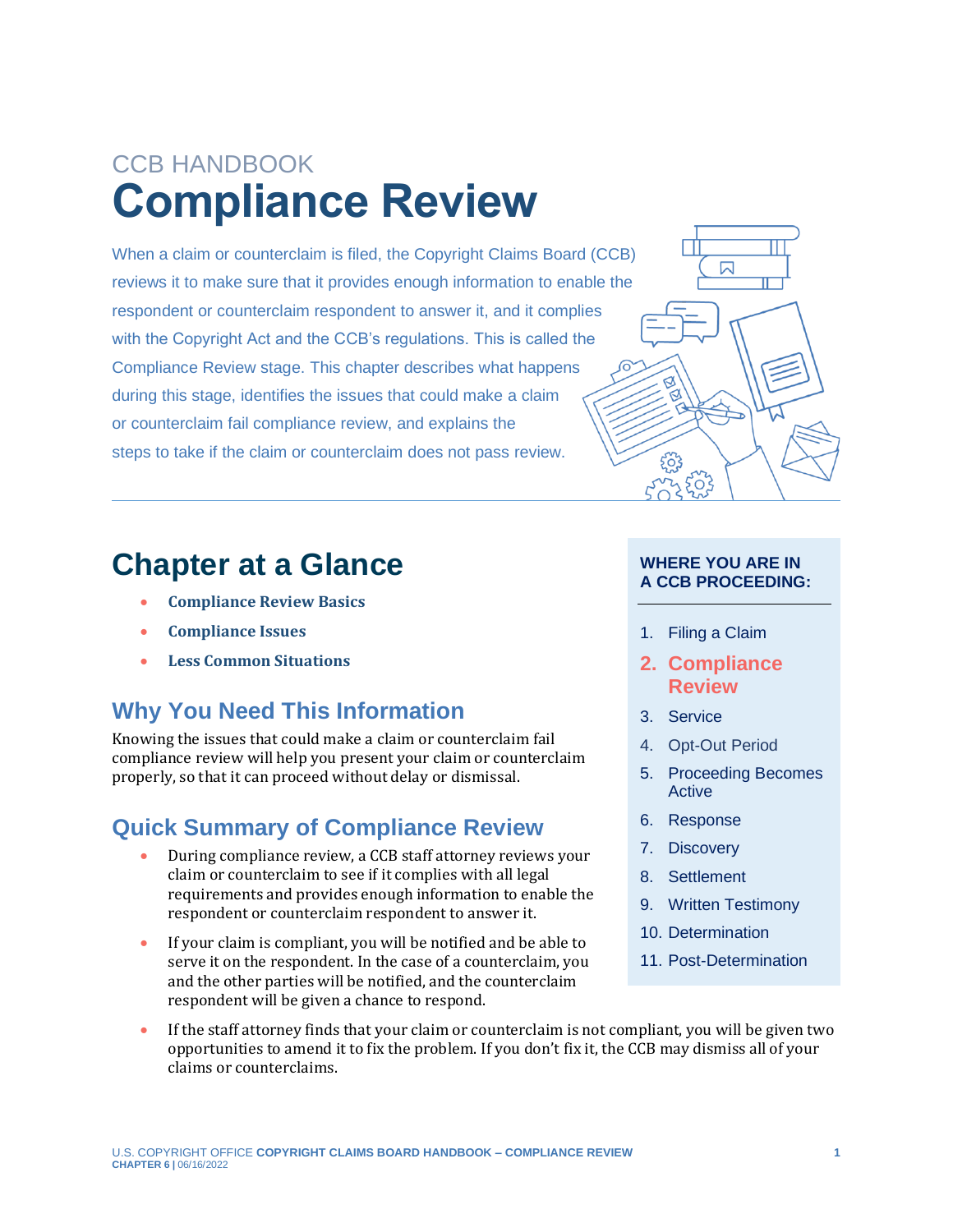#### **How did you get here?**

<span id="page-1-0"></span>**If you are a claimant:** You have chosen to file a claim with the CCB. The first step, after you file your claim through the **[eCCB](#page-11-0)** online claim form, is for the CCB to check that it complies with relevant laws and regulations and gives enough information for the respondent to understand your claim and to respond.

**If you are a respondent who has filed a counterclaim with your response:** Counterclaims go through the same compliance process as claims. So, if you have chosen to file a counterclaim, the CCB will check that it complies with relevant laws and regulations and gives enough information for the counterclaim respondent to respond.

#### **How do you give your claim or counterclaim the best chance of passing compliance review?**

To pass compliance review, your claim or counterclaim must meet the following criteria:

- Include all the information required in the eCCB claim form, including a detailed enough "statement of material facts" (a written description of the key facts that support your claim or counterclaim) so that the other side can understand what you are claiming and how to respond. The eCCB system will walk you through various questions to help with this.
- Be the kind of claim or counterclaim the CCB can hear:
	- o A claim or counterclaim for **[copyright infringement](https://ccb.gov/handbook/Infringement-Claim.pdf)**, a request for a **[declaration](https://ccb.gov/handbook/Noninfringement-Claim.pdf)** that your activity does not amount to copyright infringement, or a claim or counterclaim for **[misrepresentation](https://ccb.gov/handbook/Misrepresentation-Claim.pdf)** in a takedown notice or counter-notice under the DMCA (section 512 of the Copyright Act)
	- $\circ$  Also, a counterclaim based on an agreement regarding the same facts as an infringement claim brought by the claimant, if the agreement could affect the relief awarded to the claimant.
- Seek only remedies that the CCB is able to award.
- Be filed by parties who have the right to file it, known as a "real parties in interest."

The claim or counterclaim will not pass compliance review in the following circumstances:

- <span id="page-1-1"></span>If there is a flaw that is obvious from the face of the claim or counterclaim itself, for example, being based on conduct that took place too long ago, so it is clearly outside the **[statute of](#page-11-0)  [limitations](#page-11-0)**.
- If it is based on a work for which the registration has been refused by the Copyright Office.
- The CCB or a court has already made a final determination about the same dispute and between the same parties.
- Your claim puts you over the limit on the number of CCB proceedings that you or your legal counsel are allowed to file in a twelve-month period.

The **[Compliance Issues](#page-4-0)** section of this chapter describes each of these requirements.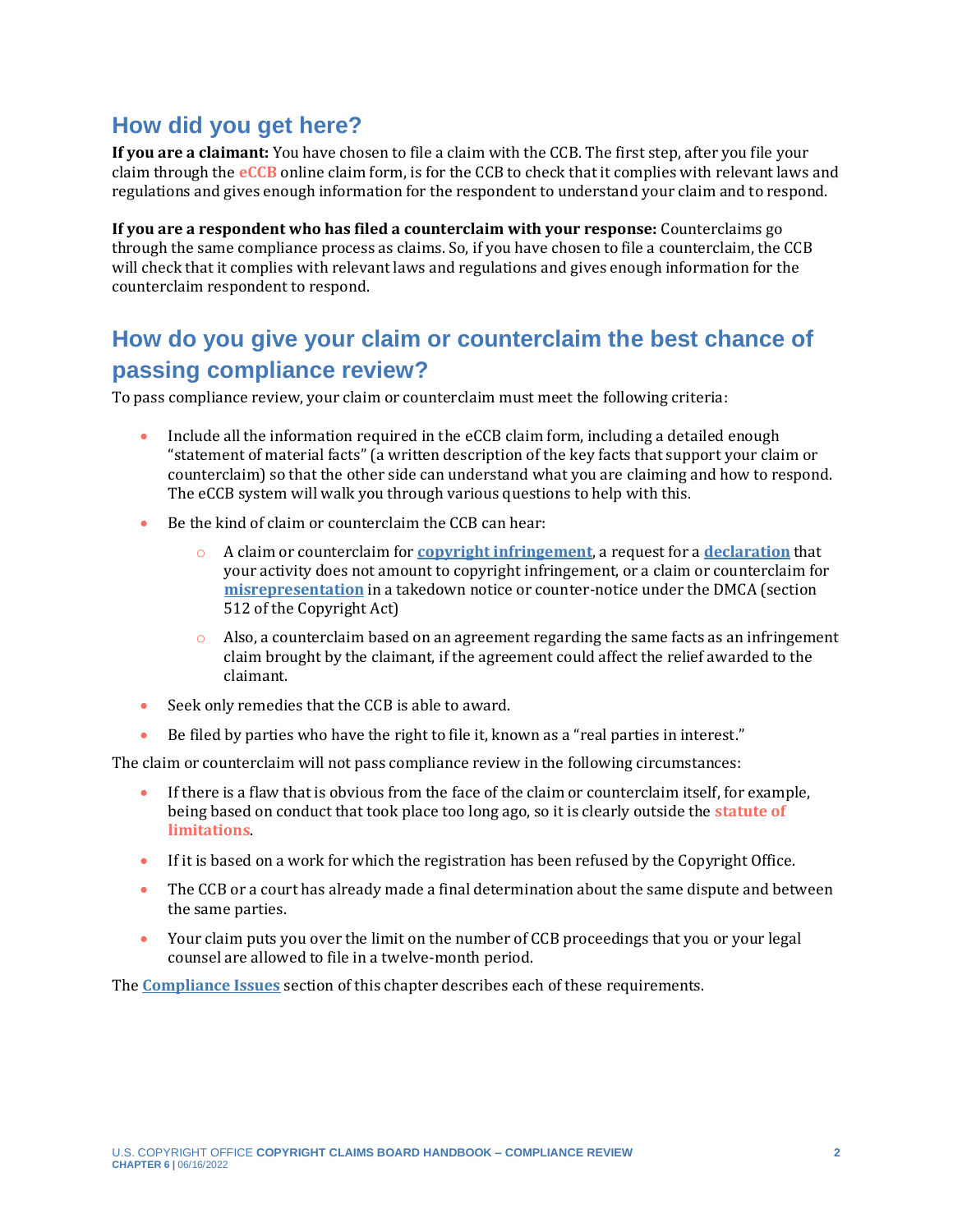There are additional requirements to pass compliance review for claims against certain types of entities:

- *Libraries and archives.* Claims cannot proceed against a library or archives on the CCB's library and archives blanket **["opt out" list](https://ccb.gov/libraries-archives-opt-out/)** unless you can show that the library or archives is not eligible to be included on that list.
- *Online service providers.* If your claim or counterclaim alleges copyright infringement against an online service provider based on copyrighted material that someone else posted, you must certify that you gave the service provider notice of the infringement and that it failed to remove or disable access to the material after receiving the notice.

The **[Less Common Situations section](#page-8-0)** of this chapter describes each of these requirements.

#### **What Happens Next?**

If you filed a claim and the staff attorney finds that **it is compliant**, you will be notified and instructed to proceed with **[service](https://ccb.gov/handbook/Service.pdf)** of the claim on the respondents within ninety days. If you filed a counterclaim and the staff attorney finds that **it is compliant**, the CCB will notify all participants and direct the claimant to submit a response to your counterclaim within thirty days.

If the staff attorney finds that any of your **claims or counterclaims is not compliant**, there are two opportunities to fix any problems. For each time, the CCB will notify you and identify the issues that you need to fix, giving you thirty days to file an amended claim or counterclaim. If you don't file an amended version within thirty days, your claims or counterclaims will be dismissed **[without prejudice](#page-11-0)**. If you file an amended version within thirty days, the compliance review process starts over.

<span id="page-2-0"></span>If your **amended claim or counterclaim is found compliant**, it moves forward as discussed above. But if the staff attorney finds that **it is still not compliant**, the CCB will again notify you, identify the remaining or new issues, and give you another thirty days to file a second amended claim or counterclaim. Again, if you don't file a second amended claim or counterclaim within thirty days, your claims or counterclaims will be dismissed; if you do, the compliance review process repeats one last time.

If your **second amended claim or counterclaim is found compliant**, it now moves forward. If not, it is referred to one of the Copyright Claims Officers. If the Officer confirms that your second amended claim or counterclaim is not compliant, the entirety of your claims or counterclaims will be dismissed without prejudice.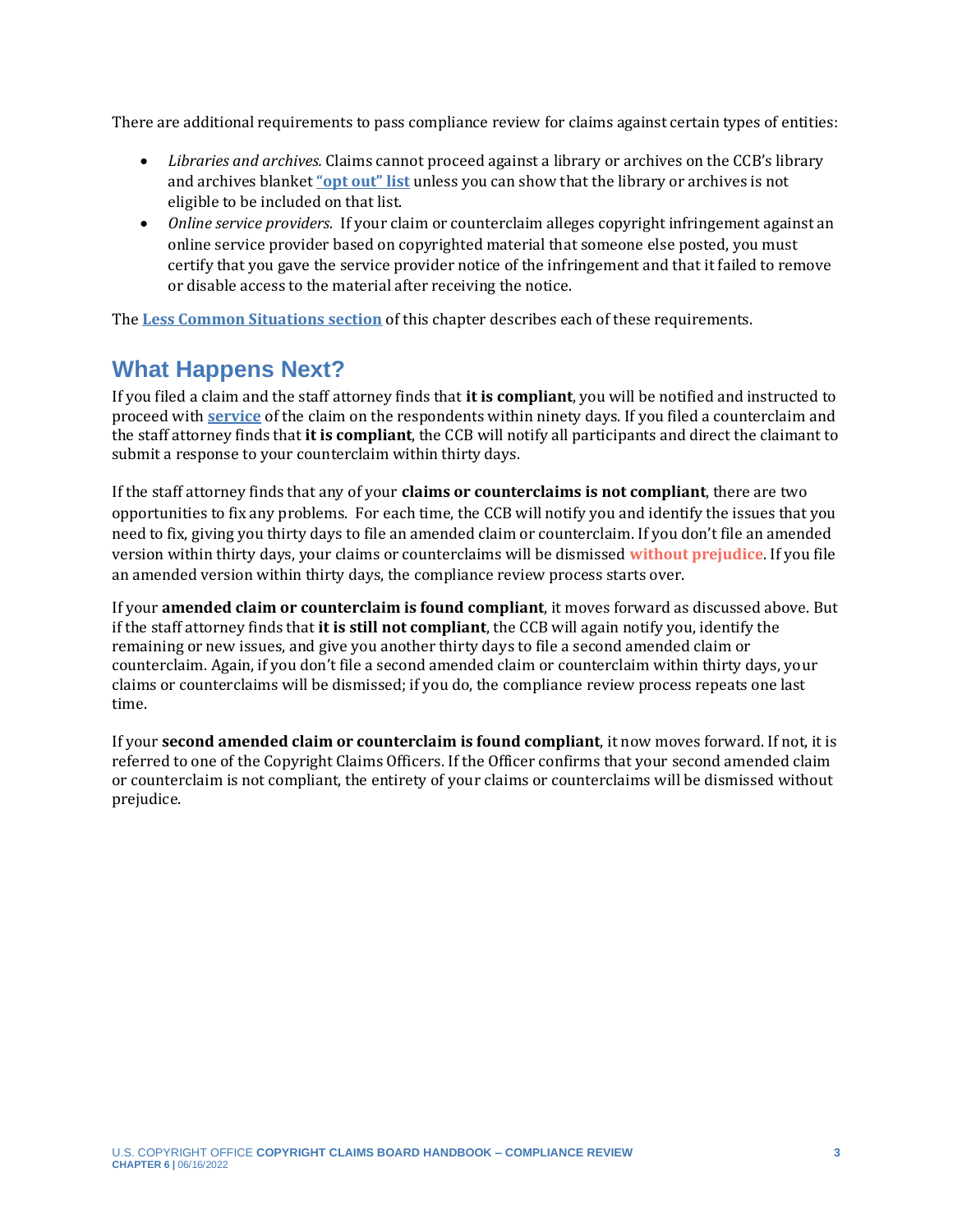# <span id="page-3-0"></span>**Compliance Review Basics**

*This flowchart shows the steps of compliance review for a claim before the CCB.*



Compliance review for counterclaims follows the same basic steps shown above, with three opportunities to submit a compliant counterclaim. But there are a few important differences:

- A counterclaim is served *before* the CCB reviews it for compliance, because it is served automatically through eCCBwith the response to the claim.
- When the CCB notifies the parties that the counterclaim is compliant, the claimant's time to respond starts on the date of the CCB's notification, because it was already served.
- There is no sixty-day opt-out period, because claimants cannot opt out of counterclaims (since they already chose to appear before the CCB).
- Other important differences are discussed in the **[Compliance Issues](#page-4-0)** section below.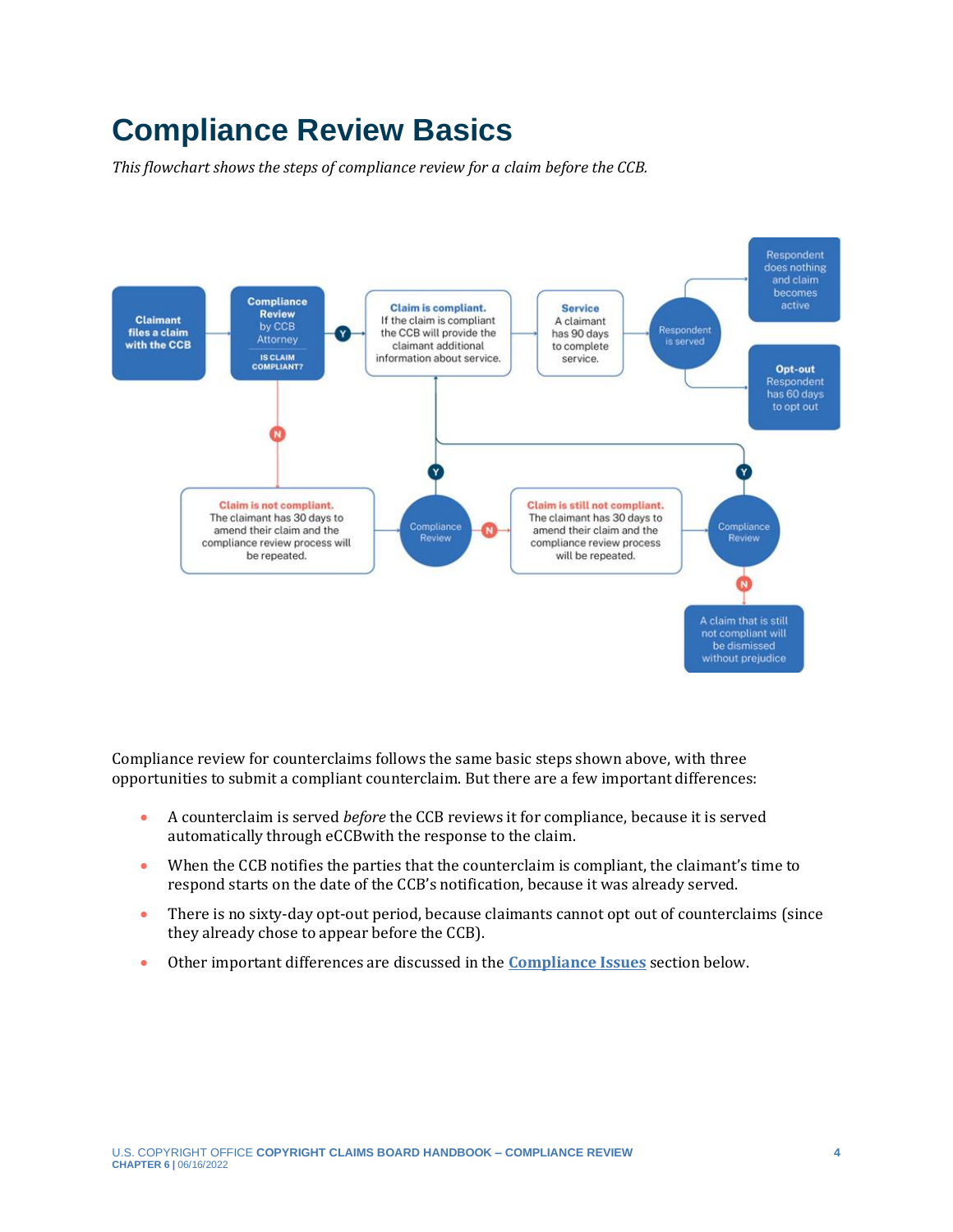# <span id="page-4-0"></span>**Compliance Issues**

*This section describes the requirements that all claims and counterclaims must satisfy to pass compliance review.* 

Compliant claims and counterclaims are ones that the CCB has legal authority to hear and decide, and are otherwise not unsuitable for its review. Those permitted claims and counterclaims are listed in this chart and discussed below.

- Copyright infringement claims and counterclaims.
- Claims and counterclaims seeking a **[declaration of noninfringement](https://ccb.gov/handbook/Infringement-Claim.pdf)**.
- Claims and counterclaims about misrepresentation in a DMCA takedown notice or counter-notice.
- Counterclaims about an agreement that could affect the amount of damages available to the claimant on an infringement claim.

#### **THE CCB CAN HEAR: THE CCB CANNOT HEAR:**

- Any kind of copyright claim or counterclaim not listed in the column to the left.
- Non-copyright claims and counterclaims, such as trademark, right of publicity, patent, and other business disputes.
- Claims and counterclaims already pending before or decided by a court or the CCB.
- Claims and counterclaims brought by or against the federal government or a state government.
- Claims against a person or entity residing outside the United States (counterclaims are available against such persons or entities that brought a claim before the CCB).
- Claims and counterclaims missing a necessary party.
- Claims and counterclaims where an essential witness or evidence will be unavailable due to the CCB's streamlined proceedings.
- New claims that would result in a party or their counsel going over the number allowed to be brought in a twelve-month period.
- New claims if the CCB has put new proceedings on hold due to the volume of claims involved.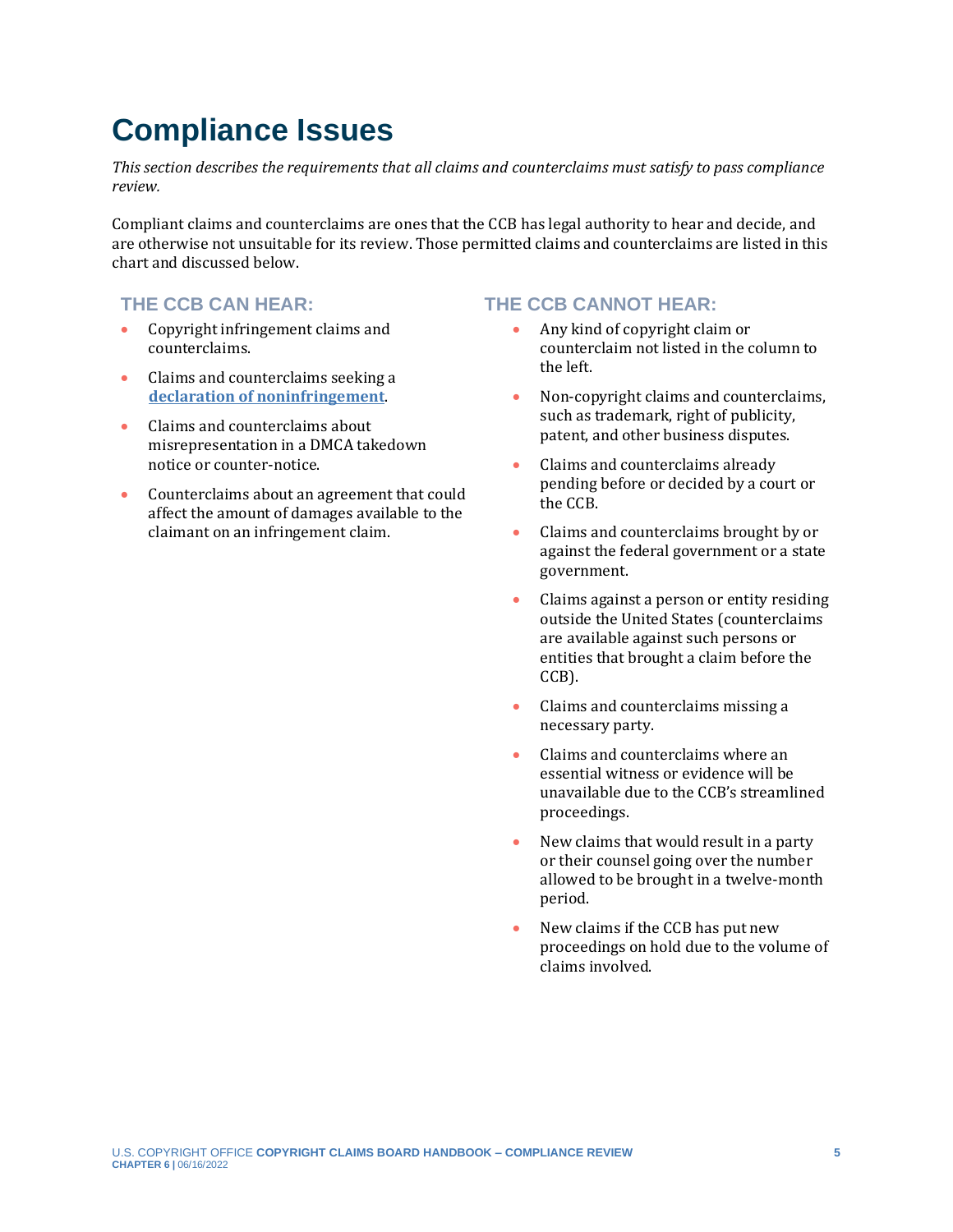## **Permitted Claims and Counterclaims**

The CCB is only authorized to resolve certain types of copyright disputes. Only three particular kinds of claims are permitted before the CCB:

- claims of **[copyright infringement](https://ccb.gov/handbook/Infringement-Claim.pdf)**;
- claims seeking a **[declaration](https://ccb.gov/handbook/Noninfringement-Claim.pdf)** that your activity is not infringement; and,
- <span id="page-5-0"></span>• claims about **[misrepresentation](https://ccb.gov/handbook/Misrepresentation-Claim.pdf)** in connection with a takedown notice or counter-notice under the **[DMCA](#page-11-0)**.

The same three types of claims can be brought as counterclaims, as long as they come from the same facts and circumstances as the claim. A fourth type of counterclaim is also permitted—one that arises under an agreement related to the facts and circumstances of the claimant's infringement claim and could affect the relief awarded to the claimant. Information about each of these types of counterclaims is available in the **[Counterclaims](https://ccb.gov/handbook/Counterclaims.pdf)** chapter of this Handbook.

The CCB cannot hear a claim or counterclaim that is not one of these types. The staff attorney who conducts your compliance review will notify you if your claim or counterclaim is not eligible.

### **Excluded Claims and Counterclaims**

Certain claims and counterclaims are "excluded" from CCB proceedings, which means they cannot be heard by the CCB, even if they are the types of claims that are normally eligible. A claim or counterclaim is excluded if it

- was already finally decided by a court with proper jurisdiction, which means a court already reached a final decision on the same claim or counterclaim;
- is currently pending before a court with proper jurisdiction, unless that court has granted a stay to allow your claim or counterclaim to proceed before the CCB;
- is raised by, or against, any federal or state government entity; or
- is raised against a person or entity residing outside of the United States, unless that person or entity is the claimant that initiated the CCB proceeding.

The staff attorney who reviews your claim or counterclaim will check to see if it is excluded based on what you present in the claim and notify you when the compliance review is complete.

#### **Unsuitable Claims and Counterclaims**

Similar to "excluded" claims and counterclaims, a claim or counterclaim may be "unsuitable" for the CCB to hear, even if it is otherwise eligible. For example, a claim or counterclaim may be unsuitable in the following situations:

- It is missing "a necessary party." This means a person or business has not been named as a party to the proceeding even though its participation as an actual party (not a witness) is absolutely necessary to reach a final determination and provide relief.
- A witness, evidence, or expert testimony *essential* to resolving the dispute will not be available because of limitations in the CCB's procedures. (Note that witness testimony is typically given to the CCB by a declaration or statement from that witness after the discovery period, which must be obtained voluntarily; the CCB does not have a way to require a non-party to testify or to produce evidence.)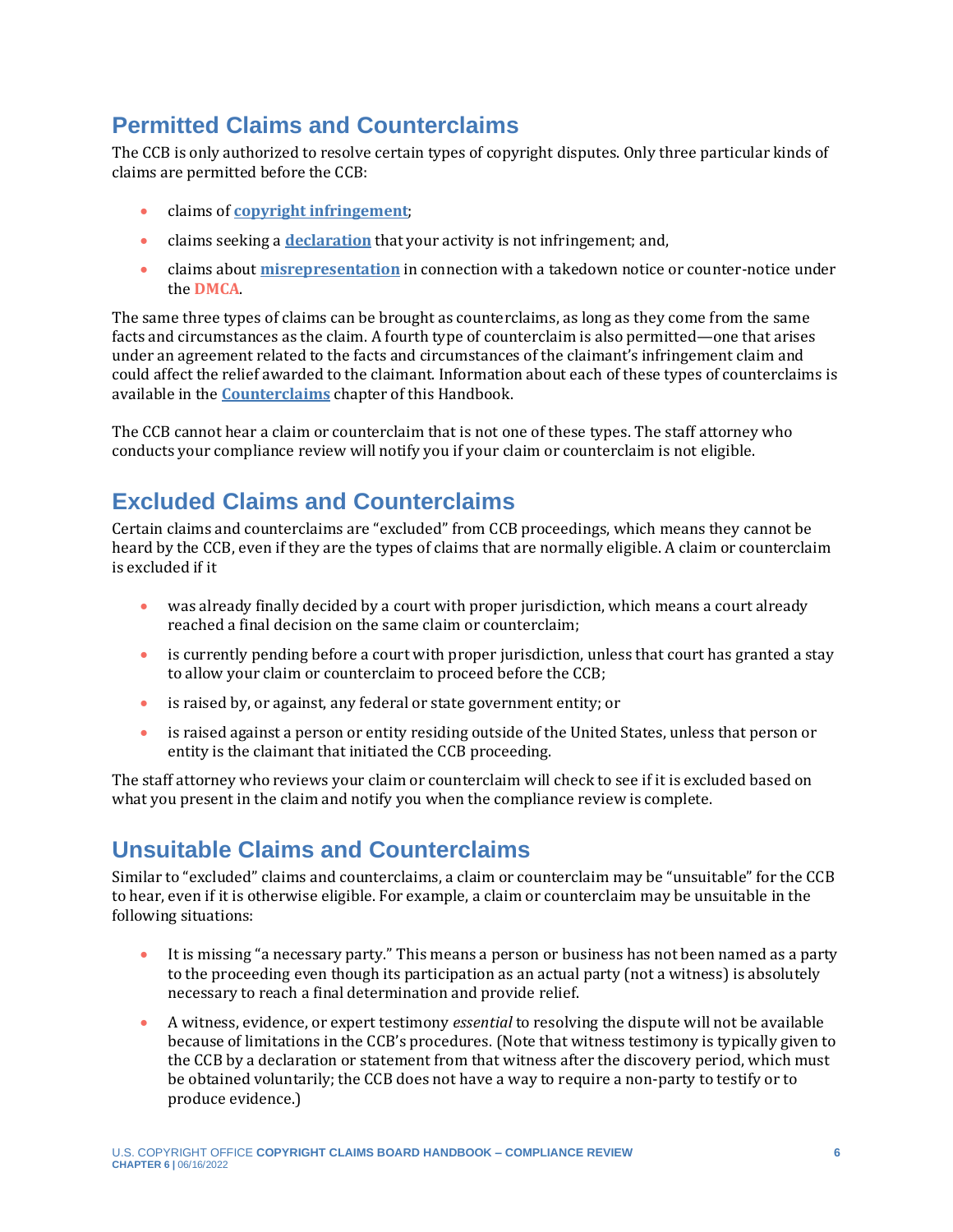- The CCB has put all new proceedings on a temporary hold because it does not have the capacity to handle more. (If this has occurred, the CCB's electronic filing system will not normally let you file a claim, so this issue should be taken care of before compliance review.)
- In the unlikely instance where the CCB determines that the claim or counterclaim is beyond its subject matter competence.

The CCB can decide that a case is unsuitable for CCB proceedings during the compliance review process, but also has authority to make that decision later in the case as more information becomes available.

If the CCB determines that your claim or counterclaim is unsuitable and that it is not possible to make it suitable, it will issue an order stating that it intends to dismiss the claims or counterclaims without prejudice. However, within thirty days of that order, you may request that the CCB not issue a final ruling that your claim or counterclaim is "unsuitable," and the other parties have thirty days from your request to respond. The CCB will then makes a final decision on whether to dismiss.

More information on unsuitability is available in the **[Unsuitability](https://ccb.gov/handbook/Unsuitability.pdf)** chapter in this Handbook.

#### **Permissible Remedies**

The CCB is only able to grant certain remedies or types of relief. If you request any remedies that are not in the CCB's power to grant, your claim or counterclaim will not pass compliance review.

<span id="page-6-0"></span>

| <b>Remedies the CCB can grant</b> |                                                                                                                                                                                                  | <b>Remedies the CCB cannot grant</b> |                                                                                                                                                                                                                                                                                                                          |
|-----------------------------------|--------------------------------------------------------------------------------------------------------------------------------------------------------------------------------------------------|--------------------------------------|--------------------------------------------------------------------------------------------------------------------------------------------------------------------------------------------------------------------------------------------------------------------------------------------------------------------------|
|                                   | Up to \$30,000 in a standard CCB proceeding<br>and up to \$5,000 in a smaller claims track<br>proceeding.                                                                                        | $\bullet$<br>$\bullet$               | Monetary damages greater than the limits<br>listed in column to the left.<br>Any amount of monetary damages based on a<br>claim requesting a declaration of<br>noninfringement.<br>A requirement that the other participant must<br>stop any activity, unless the other participant<br>has agreed to such a requirement. |
|                                   | Up to \$15,000 in statutory damages for each<br>work infringed that was timely registered and<br>up to \$7,500 in statutory damages for each<br>work infringed that was not timely<br>registered | $\bullet$                            |                                                                                                                                                                                                                                                                                                                          |
|                                   | A written declaration that particular conduct<br>is not an infringement of copyright.                                                                                                            |                                      |                                                                                                                                                                                                                                                                                                                          |
|                                   | A requirement that the other participant must<br>stop the activity you accuse them of doing, but<br>only if they agree to the requirement.                                                       |                                      |                                                                                                                                                                                                                                                                                                                          |

Information about the types of damages available in CCB proceedings is available in the **[Starting an](https://ccb.gov/handbook/Infringement-Claim.pdf)  [Infringement Claim](https://ccb.gov/handbook/Infringement-Claim.pdf)** chapter of this Handbook and in the **[Counterclaims](https://ccb.gov/handbook/Counterclaims.pdf)** chapter. **Your claim or counterclaim does not have to say exactly how much you want to be awarded in damages, but if you give a specific amount, it cannot be more than the maximum allowed.**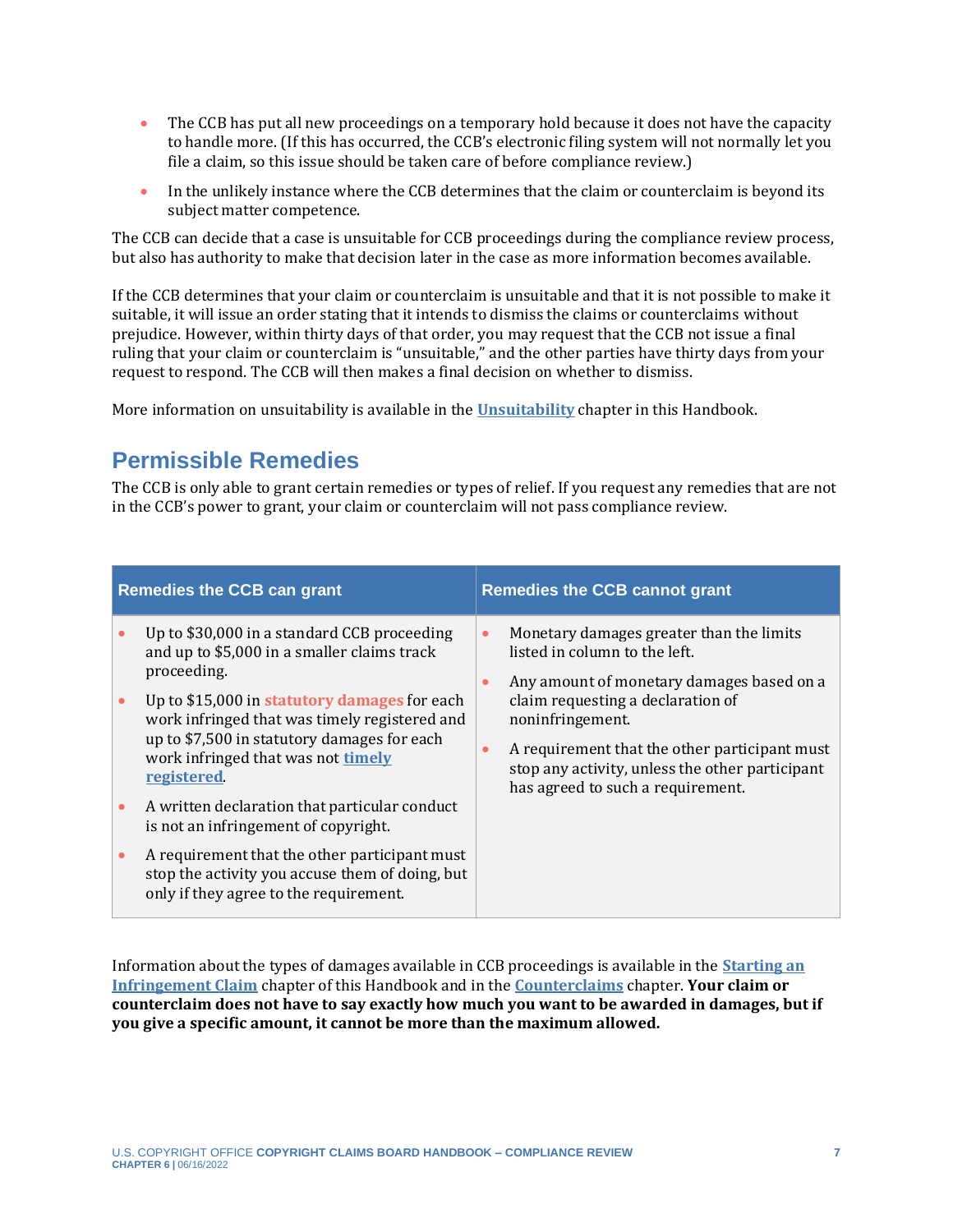#### **Real Party in Interest**

All claimants or counterclaimants must be a "real party in interest," which means that you must have the legal right to raise your claim or counterclaim. You cannot file a claim or counterclaim to protect the interests of some other person or entity if you have no direct stake in the outcome.

<span id="page-7-0"></span>**EXAMPLE:** If you discover someone using a copyrighted work online without permission, you can only raise an infringement claim if you have an ownership interest in that copyright or an **[exclusive](#page-11-0)  [license](#page-11-0)** from its owner.

Your claim or counterclaim will not pass compliance review if the staff attorney determines that you are not eligible to raise it.

#### **Statute of Limitations**

A statute of limitations is a law that sets a time limit on when you can begin legal proceedings after the activity on which your claim is based has taken place. For CCB claims, the statute of limitations is three years. When the clock starts running depends on the specific facts of your claim. Because each act of copyright infringement is considered separately for purposes of the statute of limitations, a claim might still be permitted if the infringement continues, even if it started more than three years earlier.

**EXAMPLE:** If an infringer started selling t-shirts with a copy of your artwork more than three years before you brought your claim, but continues to sell them up to or after the date on which you bring the claim, you can seek damages for the t-shirts sold within the prior three years.

More information on the statute of limitations for claims and counterclaims in CCB proceedings is available in the **[Starting an Infringement Claim](https://ccb.gov/handbook/Infringement-Claim.pdf)** chapter of this Handbook.

If the facts stated in your claim indicate that the three-year statute of limitations period is over, the staff attorney will notify you that your claim is not compliant or request that you submit more information.

## **Copyright Registration Refusal**

You can only raise a copyright infringement claim or counterclaim before the CCB if the Copyright Office has registered the copyright of the work or works involved in the dispute, or an application to register the copyright has been submitted and is still pending. The CCB cannot consider your infringement claim or counterclaim if the Copyright Office has refused to register the copyright on your work.

Your infringement claim or counterclaim must include either:

- the registration number of the copyright certificate for the work or works in question, if the copyright application was approved and the copyright is registered; or
- <span id="page-7-1"></span>• the **[service request number](#page-11-0)** (SR number) for a pending application, if the copyright is not yet registered.

The staff attorney who conducts your compliance review will use that information to confirm that you have a registered copyright or a pending application. If you do not include that information, the CCB will notify you that your infringement claim or counterclaim is not compliant.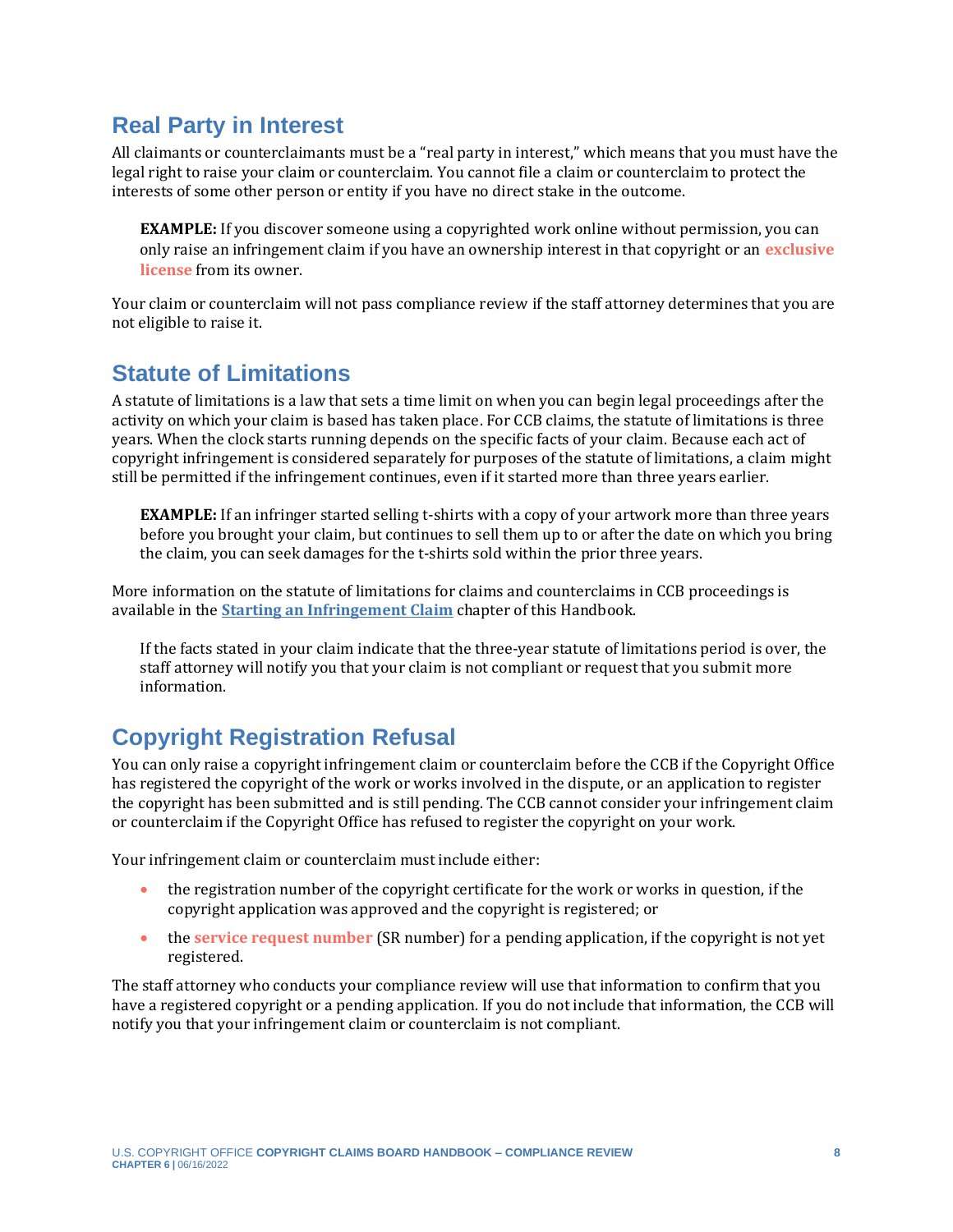#### <span id="page-8-1"></span>**Description of Claim**

You must include a written description of the key facts supporting your claim or counterclaim. You must include enough information about the facts and circumstances so the respondent or counterclaim respondent can understand the nature of the claim and respond to it—in other words, "the who, the what, the where, and the when." If there is not enough factual information, a staff attorney will notify you that you need to revise your claim or counterclaim to provide more detail before it can proceed.

The staff attorney may find that your statement is not compliant if it does not discuss each element of your claim or counterclaim, or if it is obvious that you cannot prove one or more of them.

#### **Failure to State a Claim**

As part of compliance review, a staff attorney considers whether your allegations "clearly do not state a claim upon which relief may be granted"—in other words, if it is obvious based on the facts you presented that you do not have a valid claim or counterclaim.

**EXAMPLE:** If you submit a claim asserting that the respondent infringed the copyright in your personal name, a staff attorney will find that your allegations cannot go forward because a personal name is not eligible for copyright protection. See also the discussion of the **[Description of Claim](#page-8-1)** above.

<span id="page-8-0"></span>If a staff attorney determines that your allegations, as presented, clearly fail to state a claim upon which the CCB can grant relief, you will be notified and given opportunities to amend your claim or counterclaim.

## **Less Common Situations**

Special rules apply to compliance review in certain unique situations, which are discussed in more detail below:

- claims against libraries and archives that are on the CCB's opt out list,
- claims and counterclaims that have already been part of a final determination by the CCB or a court,
- claims filed by claimants and lawyers who have filed more proceedings in a year than permitted under the CCB's rules, and
- claims by those who have engaged in repeated bad-faith conduct and have been barred from filing new claims.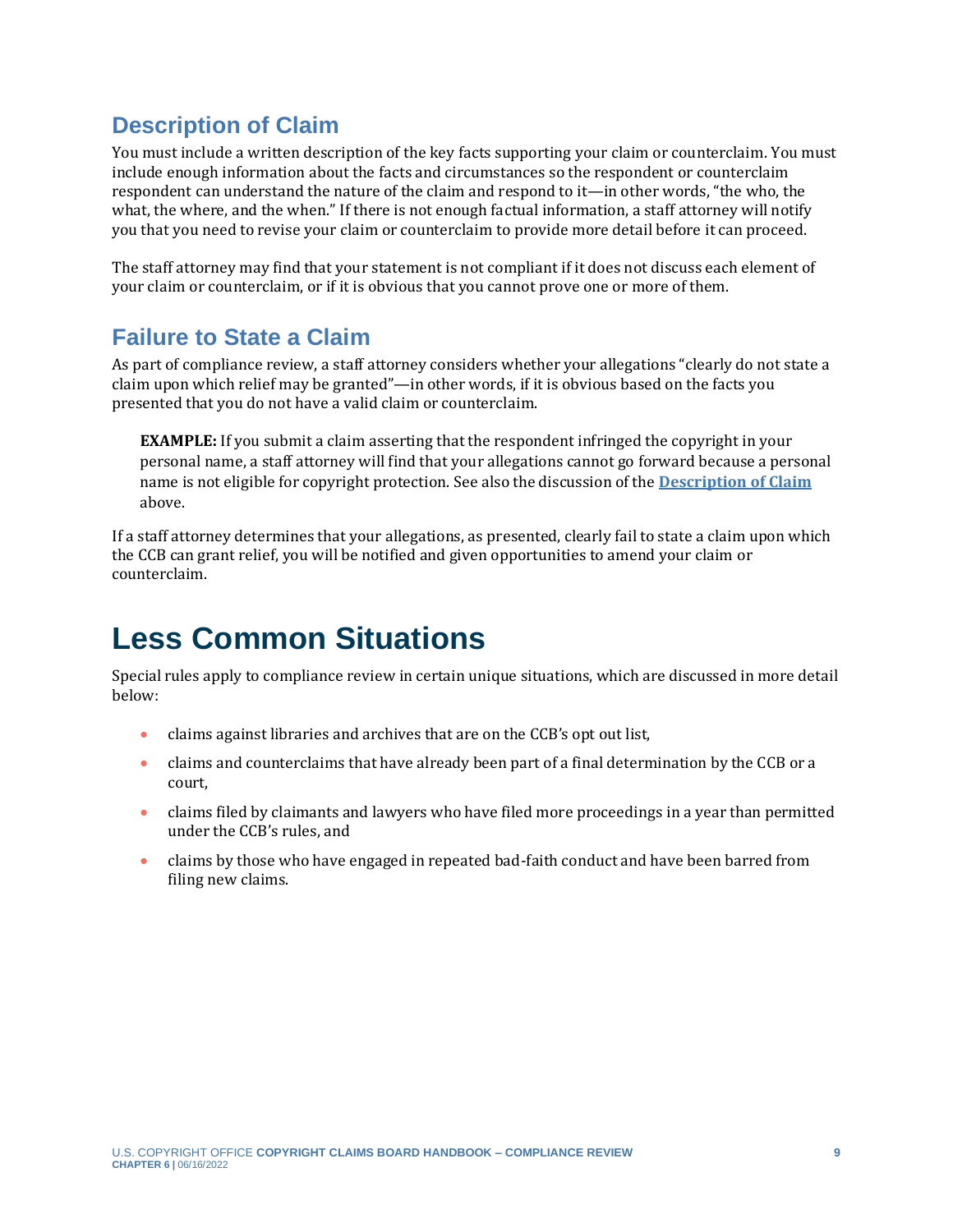#### **Libraries and Archives Opt-Out List**

*If you are raising a claim against a library or archives, first check the [opt-out list](https://ccb.gov/libraries-archives-opt-out/) on the CCB's website. If the library or archives is on that list, your claim will not pass compliance review unless you can show that it is not eligible for the list.*

Libraries and archives have a specific rule allowing them to file a "preemptive" (or "blanket") opt-out and choose in advance, before a claim is brought, to opt out of all CCB proceedings filed against them.

The CCB maintains a list of libraries and archives that have filed a blanket Opt-Out Form on its **[website](https://ccb.gov/libraries-archives-opt-out/)**. You should check that list before you file a claim against a library or archives to make sure that it has not already opted out. If you file a claim against a library or archives that is on the opt-out list, it will be dismissed. While you can then sue the library or archives in federal court, you will lose your nonrefundable \$40 CCB filing fee.

When you file a claim against a library or archives, a staff attorney will check the opt-out list as part of compliance review. If the library or archives is on the opt-out list, your claim will be considered not compliant, unless your statement of material facts explains why it is not eligible. If you have provided sufficient facts, the library or archives will be given an opportunity to respond and a determination will be made either to (1) remove the library or archives from the opt-out list and permit your claim to go forward or (2) dismiss the claim against the library or archives and keep it on the list. For more information on the opt-out list and the opt-out procedure in general, see the **[Opting Out](https://ccb.gov/handbook/Opting-Out.pdf)** chapter of this Handbook.

#### **Final Determination**

*During compliance review, a staff attorney may find your claim or counterclaim involves the same specific activity or activities as in a previous proceeding between the same parties. If the CCB or a court has already heard and decided your claim in a final determination or otherwise "with prejudice," you will be notified that the claim or counterclaim cannot be brought again.*

If you were a party to a CCB proceeding and you are not satisfied with the CCB's final determination, you cannot seek a different result by submitting a new claim about the same activity or dispute. There are no "do-overs" after a final determination.

**EXAMPLE:** If the CCB makes a final determination that you infringed the copyright in an architectural drawing, you cannot come back to the CCB and file a claim seeking a declaration against the same parties that you did not infringe the same architectural drawing.

#### **Too Many Proceedings or Bad-Faith Conduct**

There are limits to how many claims a party, an attorney, or a law firm can file with the CCB in a single twelve-month period. (This limit does not apply to counterclaims.) Your claim is not compliant if you or your attorney (or their law firm) have exceeded these limits, or if you, your attorney, or authorized representative have engaged in repeated bad-faith conduct in CCB proceedings that subjected you or them to a temporary ban.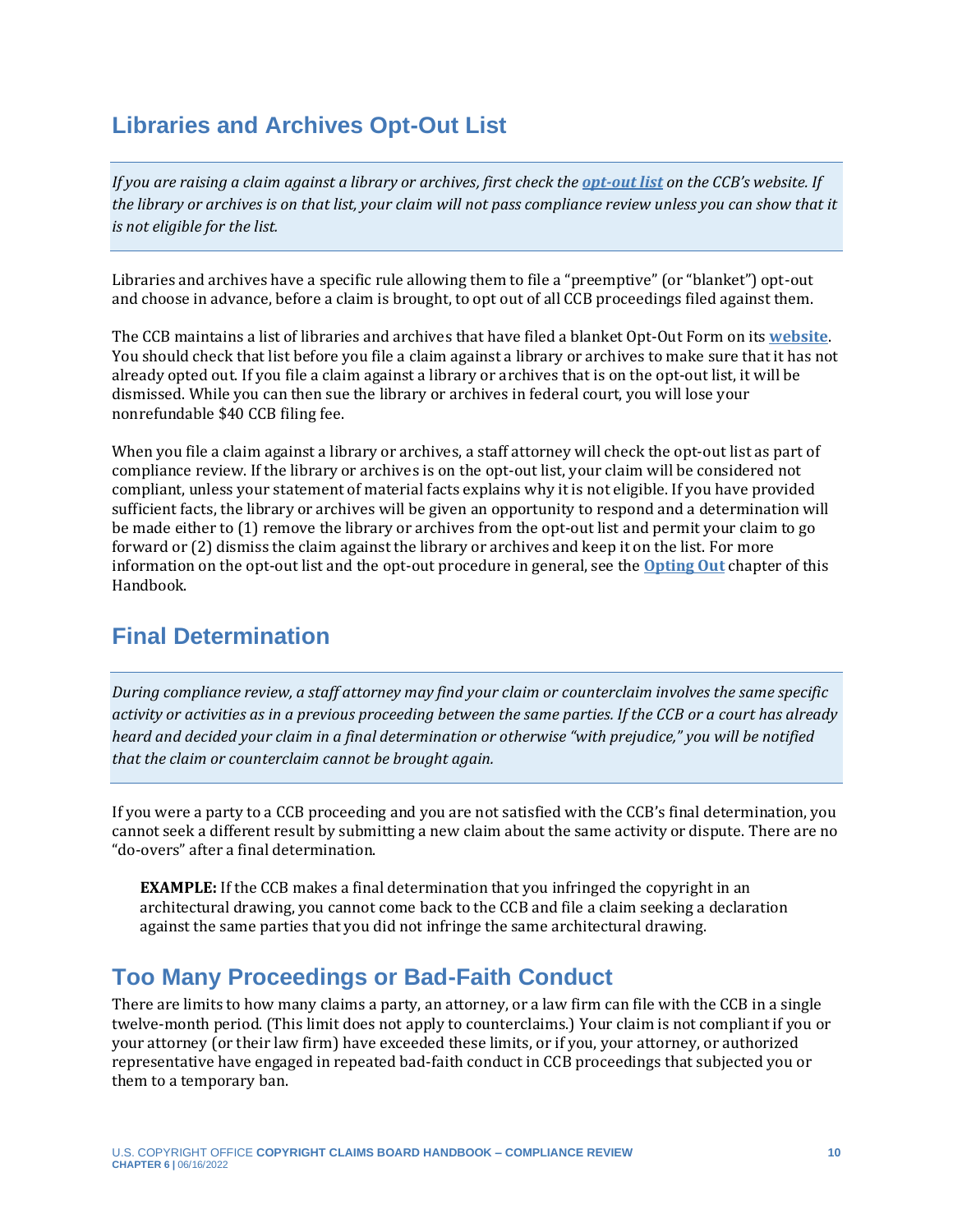Under the CCB's rules, a claimant can only file thirty proceedings in any twelve-month period. If you are filing on behalf of a business, that limit applies to all proceedings brought by you and your subsidiaries, parent companies, and affiliates. Attorneys can only file forty proceedings on behalf of claimants in a twelve-month period, and law firms can only file eighty proceedings on behalf of claimants in a twelvemonth period. Any claim that goes over these limits is not compliant.

The CCB can also penalize parties and their attorneys or representatives for bad-faith conduct in CCB proceedings. That includes pursuing a claim, counterclaim, or defense without a reasonable basis, or for an improper purpose like harassing the other party. If the CCB finds that a party, attorney, or representative engaged in bad-faith conduct before the CCB more than once in a twelve-month period, the penalty can include a ban from filing or participating in another CCB proceeding for twelve months. Any new claim filed by that party, attorney, or representative during that period would be noncompliant.

Don't see your situation in this chapter? Get in touch! Email **[asktheboard@ccb.gov.](mailto:asktheboard@ccb.gov)**